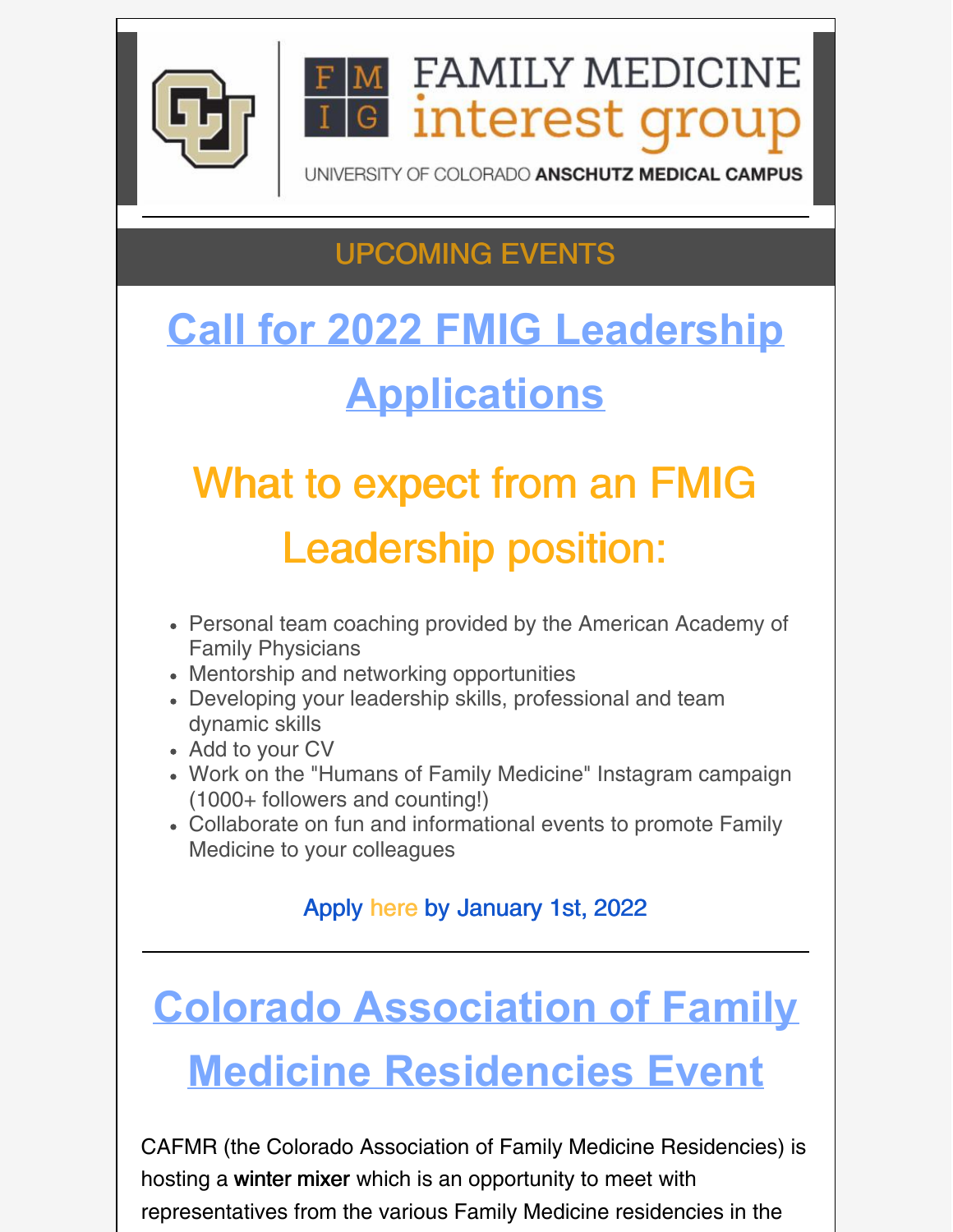state. This will take place during the January ICC week after the advising session for 3rd years

> When: Monday, January 10th Location: Ursula Brewery Time: 7-8:30pm

> > RSVP [here](https://www.surveymonkey.com/r/Jan10FMWinterMixer)

# **Need help ranking for the Match?**

Check out [this](https://www.aafp.org/news/education-professional-development/20211222matchqanda.html) helpful article with tips on turning notes from your interview day into a rank list!

## **NMF Primary Care Leadership Program**

# Apply December 31st (Early Decision) or February 6 (Regular)

To increase access to primary care for the underserved, the GE Foundation and National Medical Fellowships founded the Primary Care Leadership Program (PCLP) in 2012. Now entering its eleventh (11th) program year, PCLP provides future healthcare professionals with an opportunity to experience the challenges and rewards of primary care practice in community health centers across the US. This program is open to medical students and graduate-level nursing and physician assistant students who are poised to become leaders in primary care.

Apply by: December 31st, 2021 or February 6th, 2022

Website: click [here](https://nmfonline.org/about-our-scholarships-and-awards/service-learning-programs/nmf-primary-care-leadership-program/?utm_medium=email&utm_campaign=PCLP Opening NMF Scholarships  Programs - October 26 2021&utm_content=PCLP Opening NMF Scholarships  Programs - October 26 2021+Preview+CID_81aa272ae3e58816e64c3e6eadd99397&utm_source=Email marketing software&utm_term=The NMF Primary Care Leadership Program)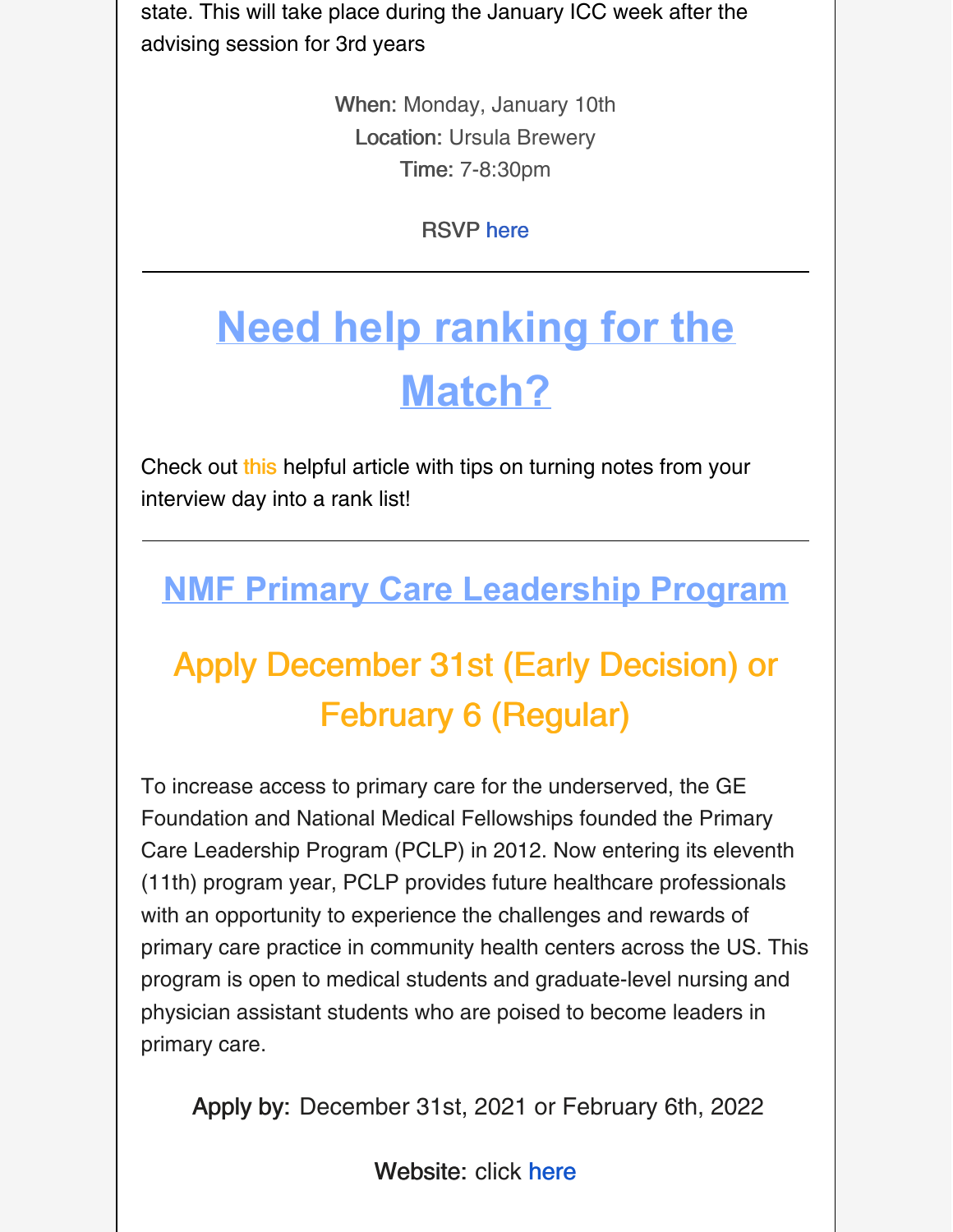Apply [here](https://nmf.smapply.io/)

#### GET INVOLVED

#### **Want To See An Event Happen? Let us know!**

Send us your suggestions of events and topics you would like to see as part of FMIG! Send us your ideas [HERE](https://forms.gle/6hGn9mDpepsrhQKG9)

### **Join CAFP Projects, Committees and Networking**

Colorado Academy of Family Physicians is looking to have more medical students join them and take part in various committees. Attached to this email [\(here\)](https://files.constantcontact.com/29e4ace2701/83161f45-7b2e-4370-a11c-4547d08ac705.docx?rdr=true) is a document outlining the various ways students can be involved. The highlights are joining the board of directors, taking part in public health projects, serving on the education committee, and attending summits, conferences and networking events. The details are attached, but please feel free to respond to this email with any questions.

#### **Highlight**

### **Follow us on Instagram! [#Humansoffamilymedicine](https://www.instagram.com/humansoffamilymedicine/)**



"Family Medicine is the foundation of our healthcare system. A well-trained Family Physician is the "swiss army knife" of medicine. We welcome and guide our patients toward better health. All aspects of human health is our area of interest. We are in it with our patients over a lifetime. While being a full-time Family Physician, I was also a Hospice Medical Director in my community. I learned about end-of-life care and became board certified in that specialty. It is a skill all Family physicians should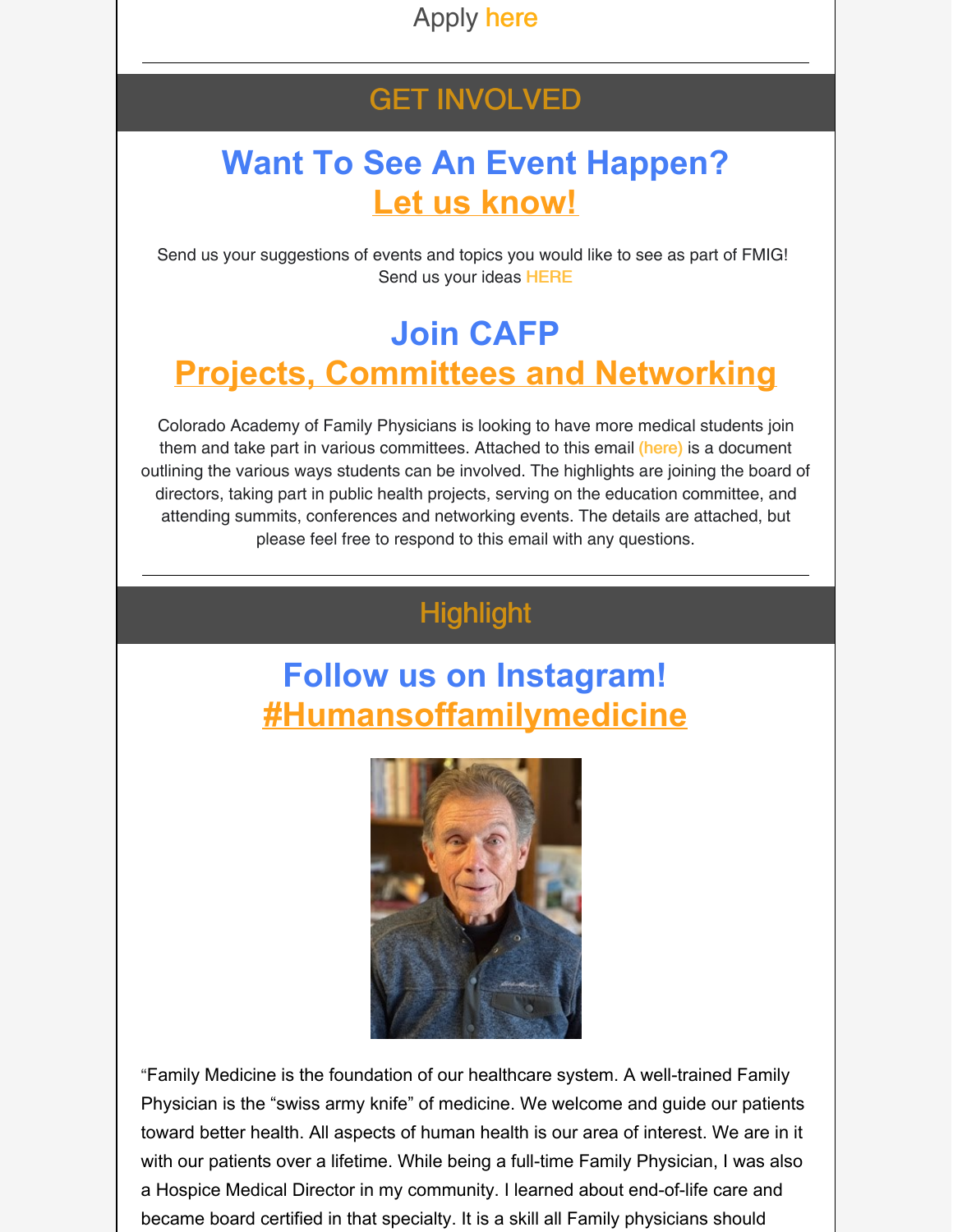cultivate. I learned much from my patients and enjoyed it very much. Family Medicine is whole-person care. This means mind, body and spirit, interpersonal relationships, occupational health as well. Getting to know my patients, their families over the years is a joy. It continues even In retirement!"-Dr. Jim Danforth, MD

#### **NETWORKING**

# **Family Medicine Resident Mentoring**

For students interested in resident and/or faculty mentors, this is an informal program with the hope of being mutually beneficial to all parties involved. The goal is to help med students have a better understanding of family physicians and to help students succeed whether they decide family medicine is the right specialty for them or not. Mentorship can range from help with personal statements, application preparation, and more!

We ask that mentors and mentees meet at least once a semester. Please fill out the quick form below so that we can best pair you with a good fit. **If you are [interested,](https://docs.google.com/forms/d/e/1FAIpQLSevbHXs2CWwKSZjpZNhmc22hHs9MJwb7s1D5aKo6FyfMQ7nXA/viewform?c=0&w=1) sign up here.**

For more [information,](mailto:cleveland.piggott@ucdenver.edu) questions, or concerns, please contact**Cleveland Piggott, MD**.

### **Looking for an MSA or Scholarly Project in Family Medicine?**

Go to the Department of Family Medicine MSA Program webpage to fill out an interest form to schedule a meeting to get connected with potential mentors, or to find information for applying to the DFM Summer MSA Program.

#### **DFM MSA [Website](https://medschool.cuanschutz.edu/family-medicine/education-and-training/undergraduate-medical-education/mentored-scholarly-activity)**

#### **OTHER HELPFUL LINKS**

### **Interested in an FMIG T-Shirt?**

Get a free t-shirt when you sign up for the FMIG Newsletter and become a student member of the American Academy of Family Physicians (membership is free).

Sign up to get a Free FMIG T-shirt**[HERE](https://forms.gle/QE5EBEzbwR2kt1Aq8)**

As always, feel free to check out our website with information from this